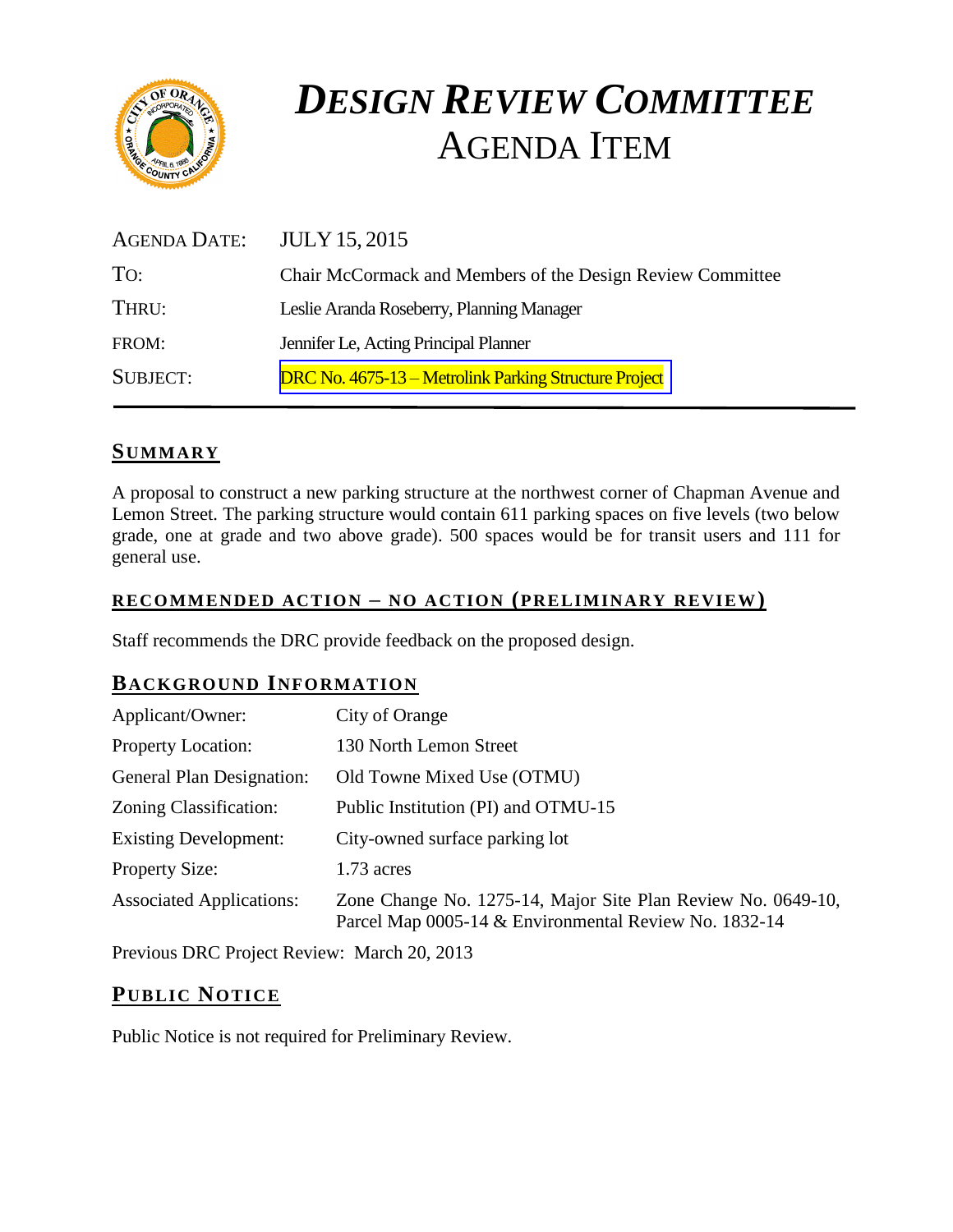# **ENVIRONMENTAL REVIEW**

An Initial Study/Mitigated Negative Declaration (MND) was prepared in compliance with the California Environmental Quality Act (CEQA) and concludes that all potentially significant impacts resulting from the project could be reduced to less than significant levels with the incorporation of mitigation measures. The MND was released for public review on June 10, 2015. The review period ends on July 15, 2015. The MND will be reviewed and considered by the DRC at a later date, at the time DRC takes action on the project.

Because a portion of the project may be federally funded, compliance with the National Environmental Policy Act (NEPA) and Section 106 of the National Historic Preservation Act is also required. NEPA and Section 106 compliance are being undertaken concurrently with the CEQA process. A Section 106 Historic Resources Report was prepared and submitted to the State Historic Preservation Office. Following receipt of SHPO's preliminary comments, the Historic Resources Report was refined and incorporated into the MND. The Historic Resources Report's executive summary and recommended mitigation measures are included as attachments to this staff report.

#### **PROJECT DESCRIPTION**

The project site is 1.73 acres in size and is comprised of the proposed parking structure site (1.23 acres) and the adjacent construction staging area (0.5 acres) to the south. The project would involve the removal of the existing 172-space public surface parking lot and construction of a five-level parking structure, with two subterranean levels, one at-grade level, and two abovegrade levels on the 1.23-acre portion of the project site. The parking structure would provide 611 parking spaces, with 500 dedicated for transit users (Metrolink) and 111 spaces for general use. Access would be provided via two driveways, one on Lemon Street and one on Maple Avenue.

The structure height would be up to 28 feet. The structure would be clad with a brick veneer exterior wall finish to blend in with the historic masonry commercial and industrial buildings in the surrounding area. The structure openings would be squared off with metal mullions and echo the style of window openings found on many commercial buildings in the Old Towne area. Brick pilasters with a precast concrete base would be incorporated on all four structure elevations. A precast concrete band is proposed at the top of the parapet. Historically-referenced public art is proposed along the east elevation of the parking structure and would be down-lit with historically referenced gooseneck lighting. Parking structure access points would be accented with metal canopies. Two elevator towers are proposed at the north and south ends of the structure (maximum height of 41 feet) and would be finished with glass panels to allow for improved visibility and security. Flush-mounted photovoltaic panels are proposed on the top deck of the parking structure to generate power for the structure. The panels would be flush-mounted on top of the two elevator towers and on the parking structure's top deck located on a ramp cover that is positioned below the top of the parapet. Lighting would also be installed on the top deck for security purposes, using a combination of 14-foot light poles and wall-mounted lights.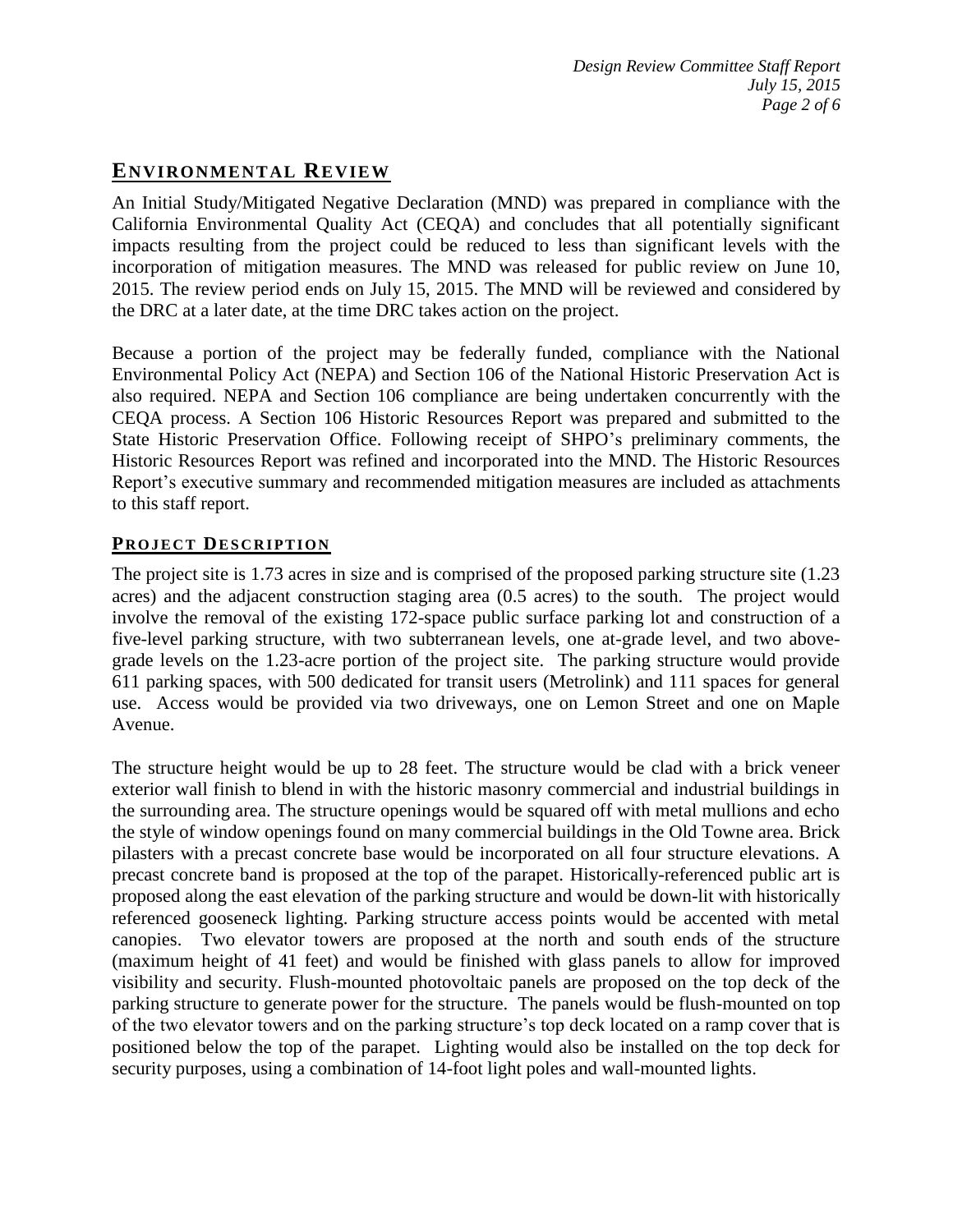An equipment/storage area with a metal door is proposed on the northwest side of the parking structure off of Maple Avenue and will house a Southern California Edison transformer. The enclosure will either reuse the existing block wall at the western property line, or the City will demolish the existing block wall and construct a new enclosure wall at the same height as the existing wall.

A bicycle plaza that would accommodate City bike lockers and bike racks would be included in the project along Maple Avenue immediately west of the parking structure. The bike plaza includes decorative paving, landscaping, lighting, a canopy, bike lockers and bike racks. Flushmounted photovoltaic panels are proposed on top of the bicycle plaza canopy and are designed in a manner that they will not be substantially visible from the street.

The proposed project includes construction of a new sidewalk, curb and gutter, and installation of street trees and Acorn style light standards along Lemon Street and Maple Avenue where the parking structure interfaces with the sidewalk. Onsite landscaping is concentrated on the east and north project site frontages at the base of the parking structure along Maple Avenue and Lemon Street.

# **EXISTING SITE**

The site is 1.73 acres and is currently used as a 172-space public surface parking lot. The site is paved with striped parking spaces, planters, landscaping, lighting and perimeter fencing and walls. Access is via two driveways on Lemon Street. The site is located within the City's National Register-listed and locally designated Old Towne Orange Historic Districts.

# **EXISTING AREA CONTEXT**

The project site is located in a transitional area of the City which contains a mix of residential, commercial, industrial and institutional uses. The site is bordered to the north by Maple Avenue and Chapman University's Dodge Film School; single family residential and commercial uses on Lemon Street to the east; Chapman Avenue and commercial uses to the south; and single family residential and commercial/industrial uses on Cypress Street to the west. The surrounding area contains a mix of contributing and non-contributing structures.

# **EVALUATION CRITERIA**

Orange Municipal Code (OMC) Section 17.10.070 establishes the general criteria the DRC should use when reviewing the project. This section states the following:

The project shall have an internally consistent, integrated design theme, which is reflected in the following elements:

## 1. **Architectural Features**.

a. The architectural features shall reflect a similar design style or period.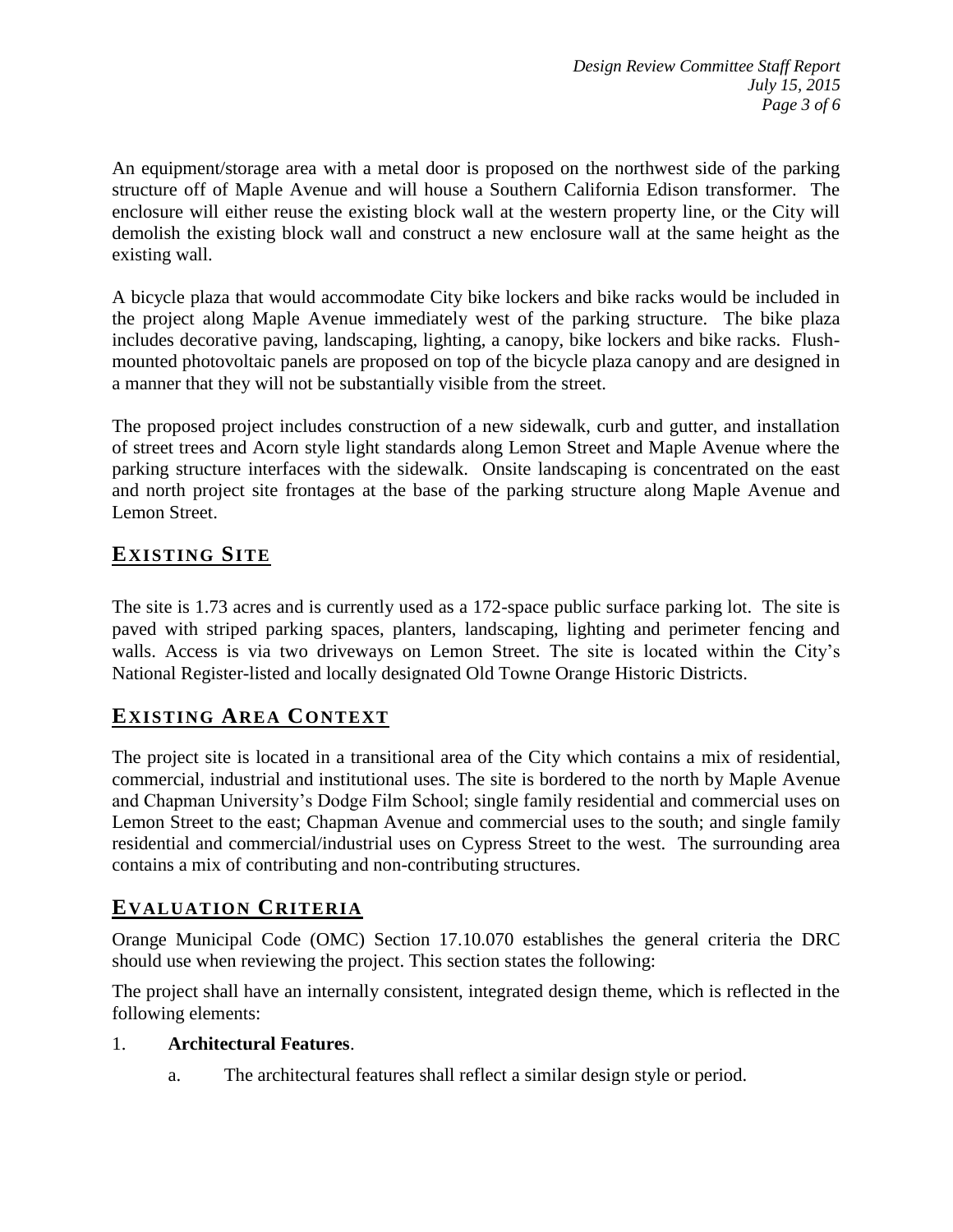b. Creative building elements and identifying features should be used to create a high quality project with visual interest and an architectural style.

#### 2. **Landscape**.

- a. The type, size and location of landscape materials shall support the project's overall design concept.
- b. Landscaping shall not obstruct visibility of required addressing, nor shall it obstruct the vision of motorists or pedestrians in proximity to the site.
- c. Landscape areas shall be provided in and around parking lots to break up the appearance of large expanses of hardscape.
- 3. **Signage**. All signage shall be compatible with the building(s) design, scale, colors, materials and lighting.
- 4. **Secondary Functional and Accessory Features**. Trash receptacles, storage and loading areas, transformers and mechanical equipment shall be screened in a manner, which is architecturally compatible with the principal building(s).

## **ANALY SIS/STATEMENT OF THE ISSUES**

#### *Project Background*

The Orange County Transportation Authority (OCTA) is working to expand Metrolink service in Orange County. At full roll out of the Metrolink service expansion, OCTA projects that the Orange station will need 900 parking spaces. The station currently has 375 spaces. In early 2009, the City and OCTA entered into a cooperative agreement and began to plan for a new parking structure to serve the Orange Transportation Center (OTC).

In November 2009, the Orange City Council identified a preferred design option which involved construction of two parking structures: one on the West Chapman Parking Lot (located immediately west of the railroad tracks between Chapman Avenue and Palm Avenue) and the Lemon Street Parking Lot (located at the northwest corner of Chapman Avenue and Lemon Street). After additional investigation, the parking structure on the West Chapman Lot was found to be infeasible and efforts refocused on the Lemon Street location.

In 2010 and 2011, a number of design concepts were presented at community outreach meetings and vetted through the City Council. Outreach meetings were held on December 13, 2010, October 4, 2011, and November 10, 2011 with local residents, business owners, and local preservation groups such the Old Towne Preservation Association (OTPA), Cypress Barrio group, and the Plaza Design Collaborative. Feedback was generally positive. Design-related comments were made on the structure height, rooftop lightpoles/light spill, the brick exterior treatment, and the proportion of the brick columns and lintels compared to other historic commercial buildings in the area.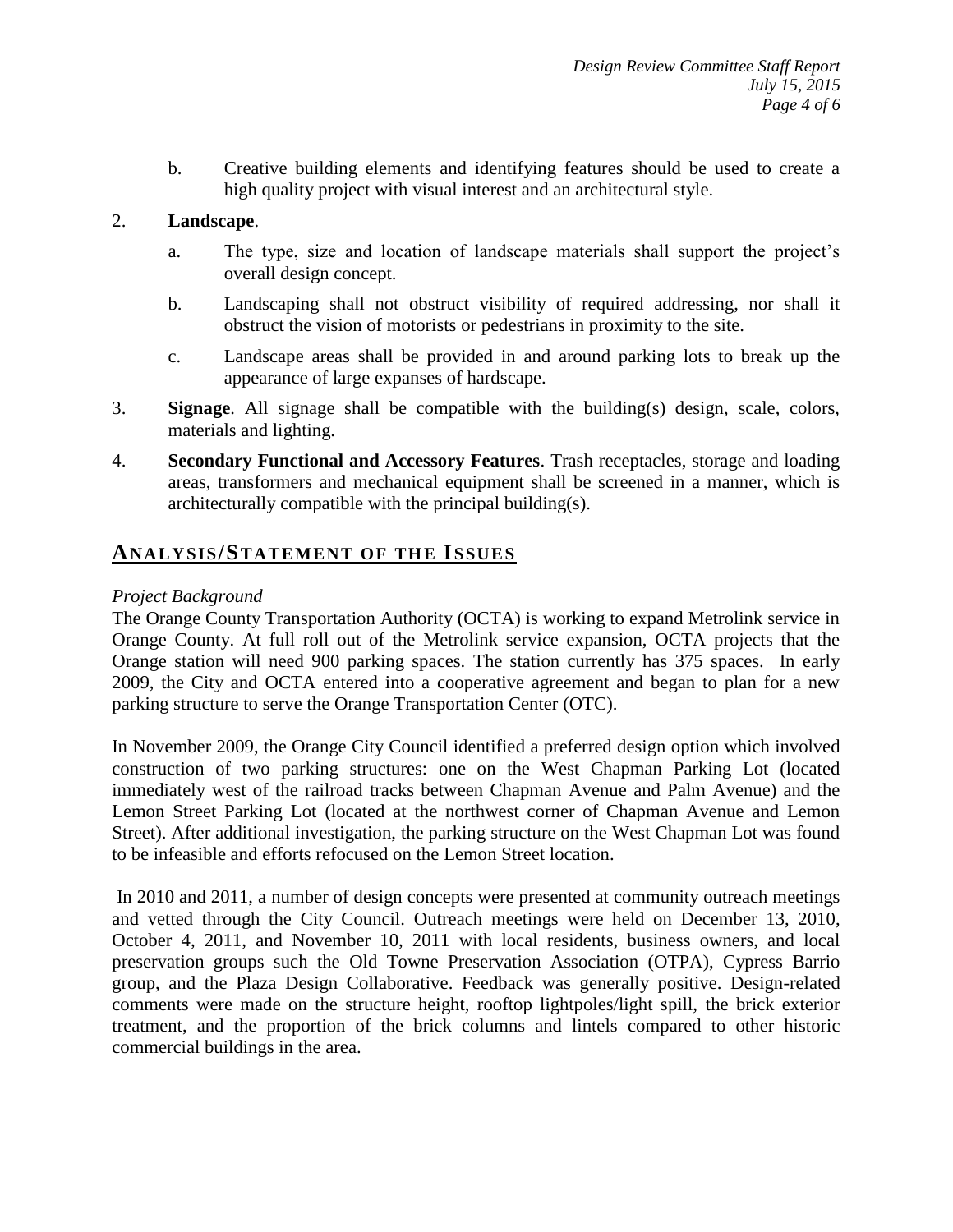In 2012, the project was delayed for 18 months due to funding complications related to the dissolution of the Orange Redevelopment Agency. In 2013, project funding complications were resolved with the State, and work on the project began again.

#### *Previous DRC Review*

The project was reviewed by the DRC on March 20, 2013 for preliminary review. At the time the project consisted of the parking structure and the development of two commercial buildings and a paseo south of the parking structure. In general, the DRC was supportive and provided detailed feedback on the project design. At the meeting, representatives of OTPA commented on the height of the structure, the height and location of the elevator towers, the public art elements, and the height and design of the photovoltaic panels. Meeting minutes from the March 20, 2013 DRC meeting are attached.

#### *Project Status*

Since the 2013 DRC review, schematic design plans were prepared. The two previouslyproposed commercial buildings were eliminated from the project. The project now focuses exclusively on the parking structure and its construction staging area. Development of commercial uses and the paseo on the remaining portions of the Lemon Street lot may occur at a later date as a separate and independent project.

In addition, the project design was refined to address DRC and community comments. For example, the photovoltaic panels were redesigned to be flush-mounted on the top deck and located below the parapet wall to minimize its visibility. The height of the light poles on the top deck were reduced to 14 feet tall (the shortest possible pole height that could maintain minimum security light levels on the top deck). The elevations and brick treatment were also further refined.

Schematic design plans were finalized in late 2014 and CEQA and NEPA compliance documents and technical studies were prepared. A Mitigated Negative Declaration was released for public review on June 10, 2015. A Town Hall Meeting was held on July 8, 2015. The CEQA public comment period ends on July 15, 2015.

At this time, staff is seeking DRC feedback on the project design and suggestions for final plan refinements and details. In particular, staff is seeking feedback on ways to further break up the mass of the building (for example, through landscape palette choices or variation in the brick pattern) particularly on elevations where long wall expanses are necessary. Staff is also seeking feedback on the treatment of the northeast corner of the building (where a venting system is required) and treatment for the concrete vehicle barrier walls that will be visible through the parking structure openings. Staff is also seeking feedback on the hardscape and lighting details in the bike plaza area.

Following DRC's preliminary review and the CEQA public review period, project plans and the Section 106 report will be resubmitted to SHPO for review and concurrence. Following SHPO